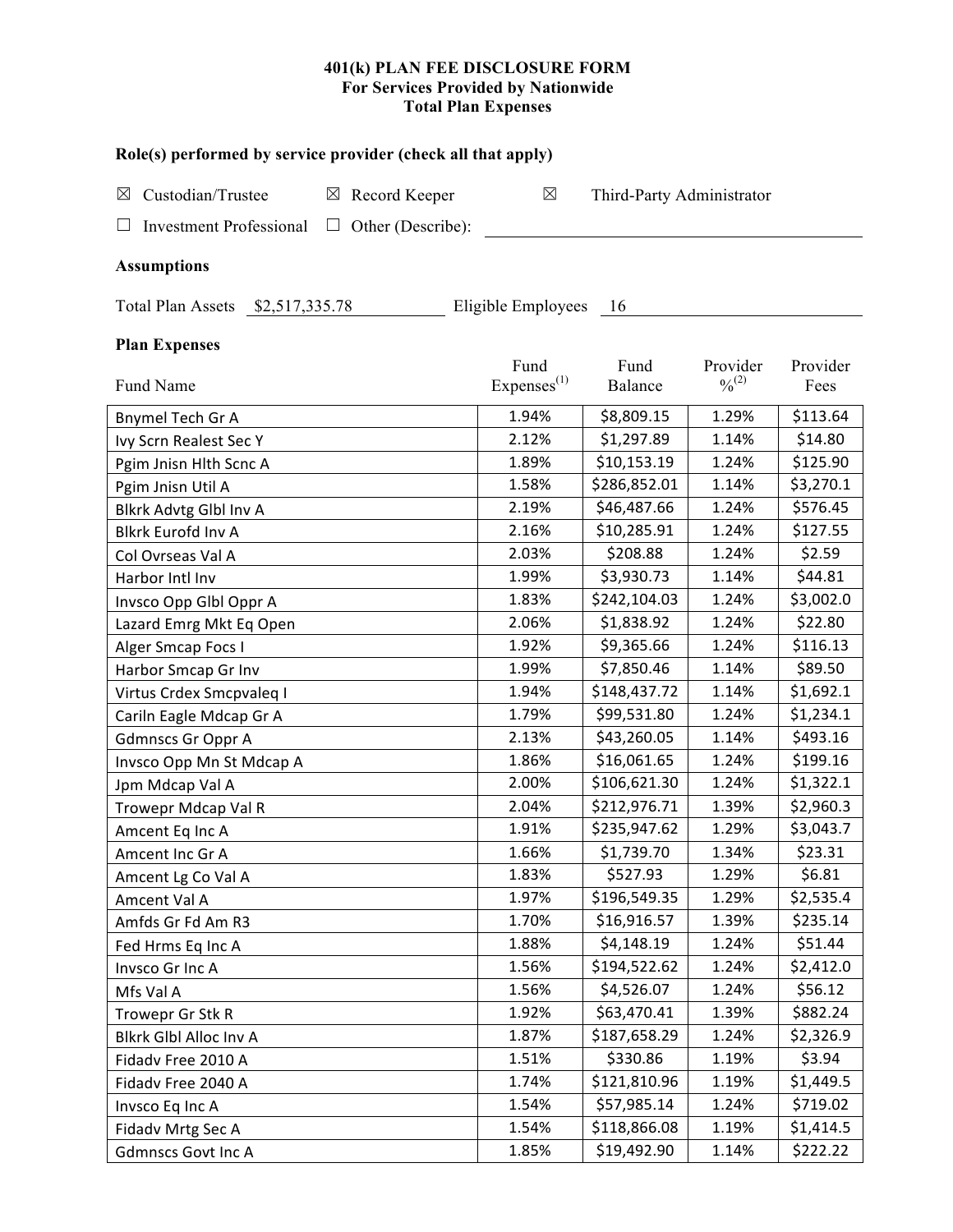| Mfs Ttl Rtn Bd A                      | 1.56% | \$6,822.19  | 1.14% | \$77.77     |
|---------------------------------------|-------|-------------|-------|-------------|
| Nw Gov Mny Mkt R6                     | 1.18% | \$29,947.18 | 0.99% | \$296.48    |
| Provider fees paid from Fund Expenses |       |             |       | \$31,164.35 |

| Provider fees deducted from participant accounts or paid by employer    | \$160.00    |
|-------------------------------------------------------------------------|-------------|
| Investment expenses (i.e., Fund Expenses not used to pay provider fees) | \$14,528.18 |
| Total ("all-in") plan expenses                                          | \$45,852.53 |

 $<sup>(1)</sup>Fund Expresses include the fund's expense ratio plus any "wrap" fee charged by the provider. The expense ratio is determined$ </sup> through an annual calculation, where a fund's operating expenses are divided by the average dollar value of its assets under management. Fund Expenses lower investor returns.

<sup>(2)</sup>Provider % includes revenue sharing paid to the provider by the investment fund or wrap fees added by the provider. These expenses lower investor returns.